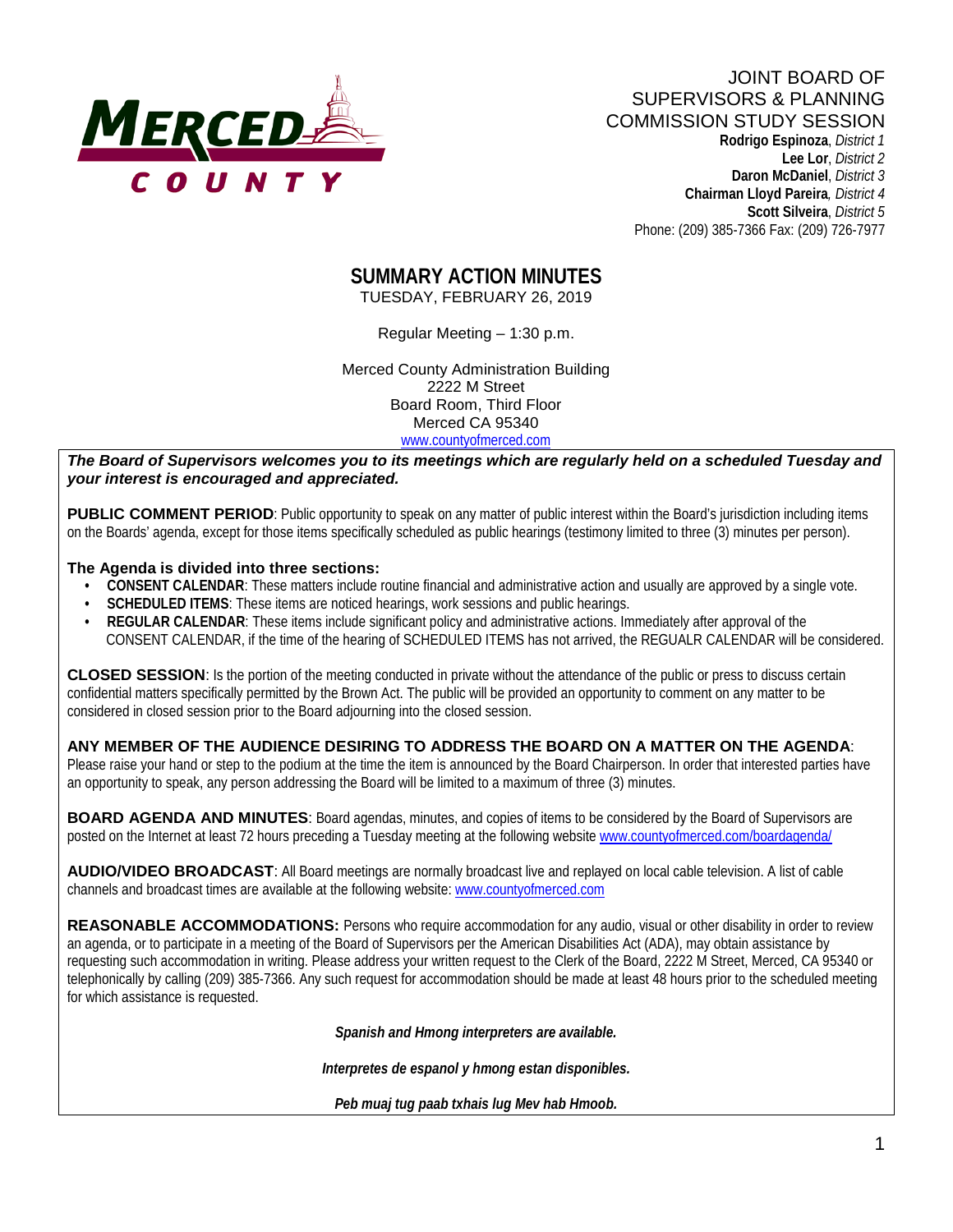#### SCHEDULED ITEMS

**1:30 P. M. THE PUBLIC IS INVITED TO SPEAK ON ANY ITEM ON THE AGENDA-TESTIMONY IS LIMITED TO THREE MINUTES PER PERSON**

> **GOVERNMENT CODE SECTION 54954.2 COMPLIANCE (LATE AGENDA ITEMS)**

> **JOINT BOARD OF SUPERVISORS & PLANNING COMMISSION STUDY SESSION ON THE MERCED COUNTY ZONING CODE UPDATE:**

> **PRESENTATION ON THE ZONING CODE UPDATE, RECEIVE PUBLIC COMMENT ON THE DRAFT ZONING CODE AND/OR DISCUSSION ITEMS, AND PROVIDE STAFF DIRECTION AS APPROPRIATE.**

> > *REVIEW BOARD ORDER – SEE PAGE 3 AND 4*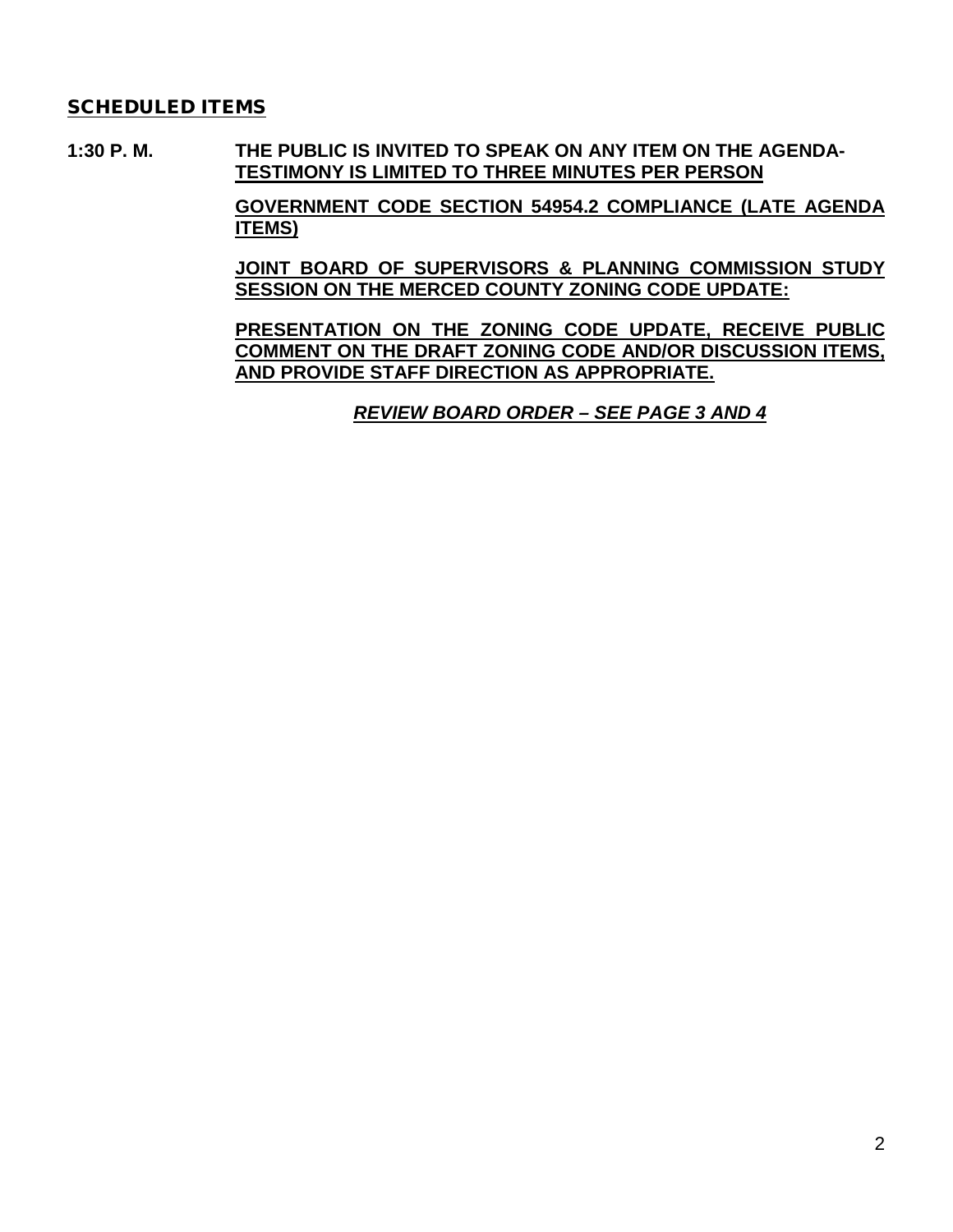# **1:30 P.M. JOINT MEETING**

### **2019-02-26**

The Clerk states there is a presentation on the zoning code update, to receive public comment on the draft zoning code and/or discussion items, and provide staff direction as appropriate and that all Planning Commissioners and Board Members are present except for Supervisor McDaniel.

Mark Hendrickson, Director of Community and Economic Development opens the study session and gives an overview of what to expect and introduces their consultants, Jim Harnish with Mintier Harnish, Bruce Jacobsen with Jacobsen & Wack and Brent Gibbons with Mintier Harnish.

Jim Harnish gives a powerpoint presentation covering the following: Overview of Zoning Code Changes, Purpose of the Update. Brent Gibbons covers Changes to the Code, Web-based Zoning Code.

Steve Maxey, Deputy Director of Planning continues powerpoint presentation covering: Off-Premise Signs/Billboards-Current Regulations, Off-Premise Signs/Billboards-Best Practices.

The Chairman opens public comment and asks if there is anyone present wishing to speak.

The following speak:

Eric Pluim, commercial property owner at Highway 99 and Campus Parkway speaks about signage and asks the Board/Commission for flexibility in regards to signage regulations.

Jeff Ashlock with A+ Signs of Fresno, questions the 60 foot maximum height of signs. He states he would like the Board/Commission to look at this carefully and not to restrict it too much. He further states the report is contradictory as far as what is written versus what is shown and would like to see those cleaned up as well.

The Chairman closes the public comment.

The Board and Planning Commission have lengthy discussion on Off-Premise Signs/Billboards regulations in the County.

Mr. Maxey continues the Powerpoint covering: Off-Premise Signs/Billboards-Policy Questions, Off-Premise Signs/Billboards-Regulation, Vacation Rentals, Vacation Rentals-Board Subcommittee Input, Vacation Rentals-Zoning Considerations, Vacation Rentals-Operational Considerations.

The Board and Planning Commission have lengthy discussion on Vacation Rentals in the County.

The Chairman opens public comment and asks if there is anyone present wishing to speak.

The following speak: